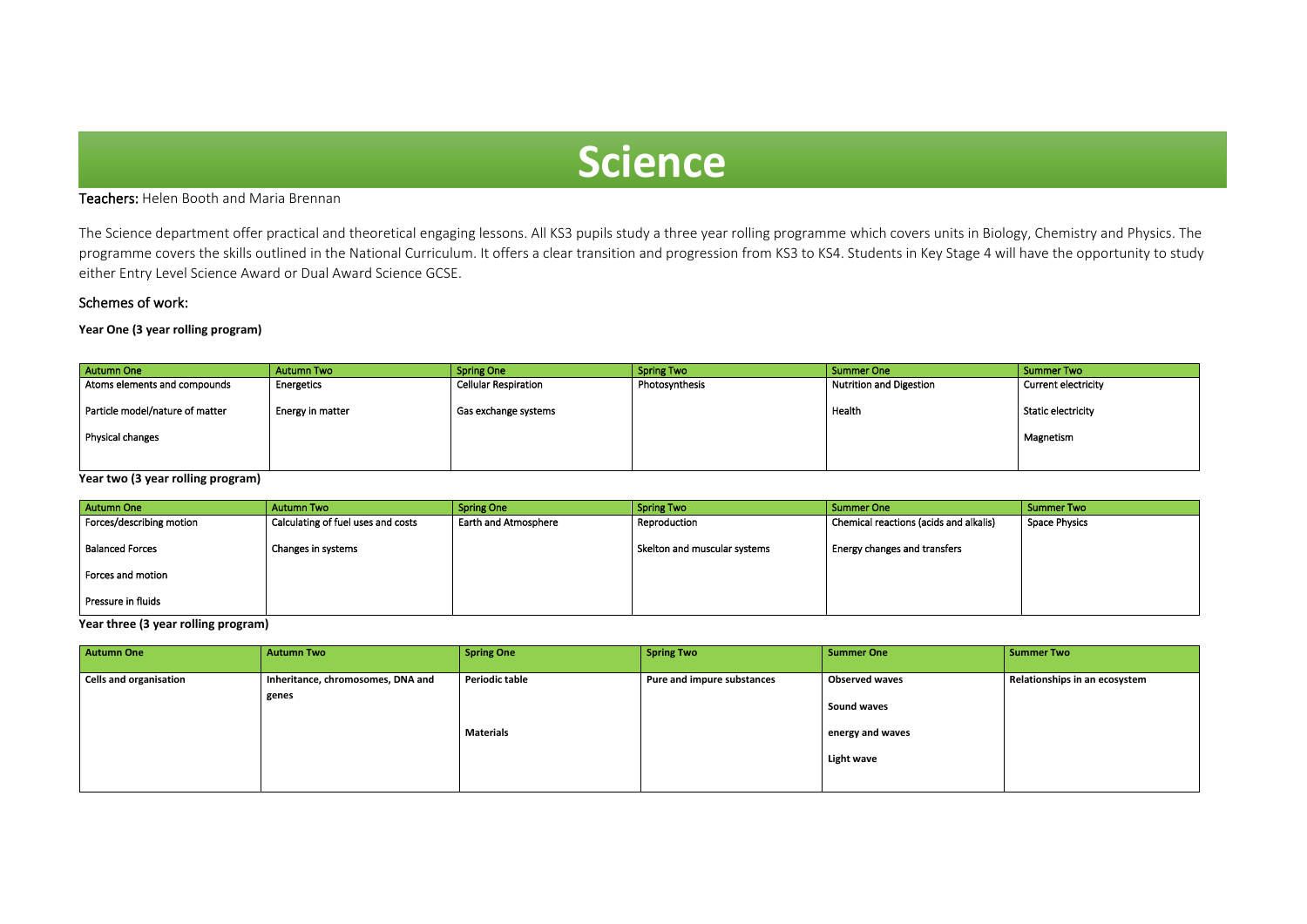# **Key Stage 4 ELC Science**

### **Year 10**

### **Year 11**

| <b>Autumn One</b>        | <b>Autumn Two</b>           | <b>Spring One</b>                       | <b>Spring Two</b>        | <b>Summer One</b>                          | <b>Summer Two</b> |
|--------------------------|-----------------------------|-----------------------------------------|--------------------------|--------------------------------------------|-------------------|
|                          |                             |                                         |                          |                                            |                   |
| The human body           |                             | <b>Elements, mixtures and compounds</b> |                          | Energy, forces and the structure of matter |                   |
|                          |                             |                                         |                          |                                            |                   |
| What is the body made of | <b>Fighting disease</b>     | Atoms, elements, compounds              | <b>Metals and alloys</b> | <b>Energy</b>                              | Speed and stopp   |
| How the body works       | How the body is coordinated | <b>Mixtures and compounds</b>           |                          |                                            | Atoms and nucle   |
|                          |                             |                                         |                          | Forces at work                             |                   |
|                          |                             |                                         |                          |                                            |                   |

|           | <b>Summer Two</b>            |
|-----------|------------------------------|
| of matter |                              |
|           |                              |
|           | Speed and stopping distances |
|           | Atoms and nuclear radiation  |
|           |                              |

| <b>Autumn One</b>                                         | <b>Autumn Two</b>              | <b>Spring One</b>                                 | <b>Spring Two</b>                              | <b>Summer One</b>                                                                   | <b>Summer Two</b>     |
|-----------------------------------------------------------|--------------------------------|---------------------------------------------------|------------------------------------------------|-------------------------------------------------------------------------------------|-----------------------|
| Environment, evolution and inheritance                    |                                | Chemistry in our world                            |                                                | Electricity, magnetism and waves                                                    |                       |
| Feeding relationships<br>Organisms and the<br>environment | How life developed on<br>Earth | Reactions of acids<br>Energy and rate of reaction | Fuels and the atmosphere<br>Water for drinking | <b>Electrical current</b><br>Domestic electricity<br>Magnetism and electromagnetism | Waves<br>Electromagne |

### Waves

Electromagnetic waves